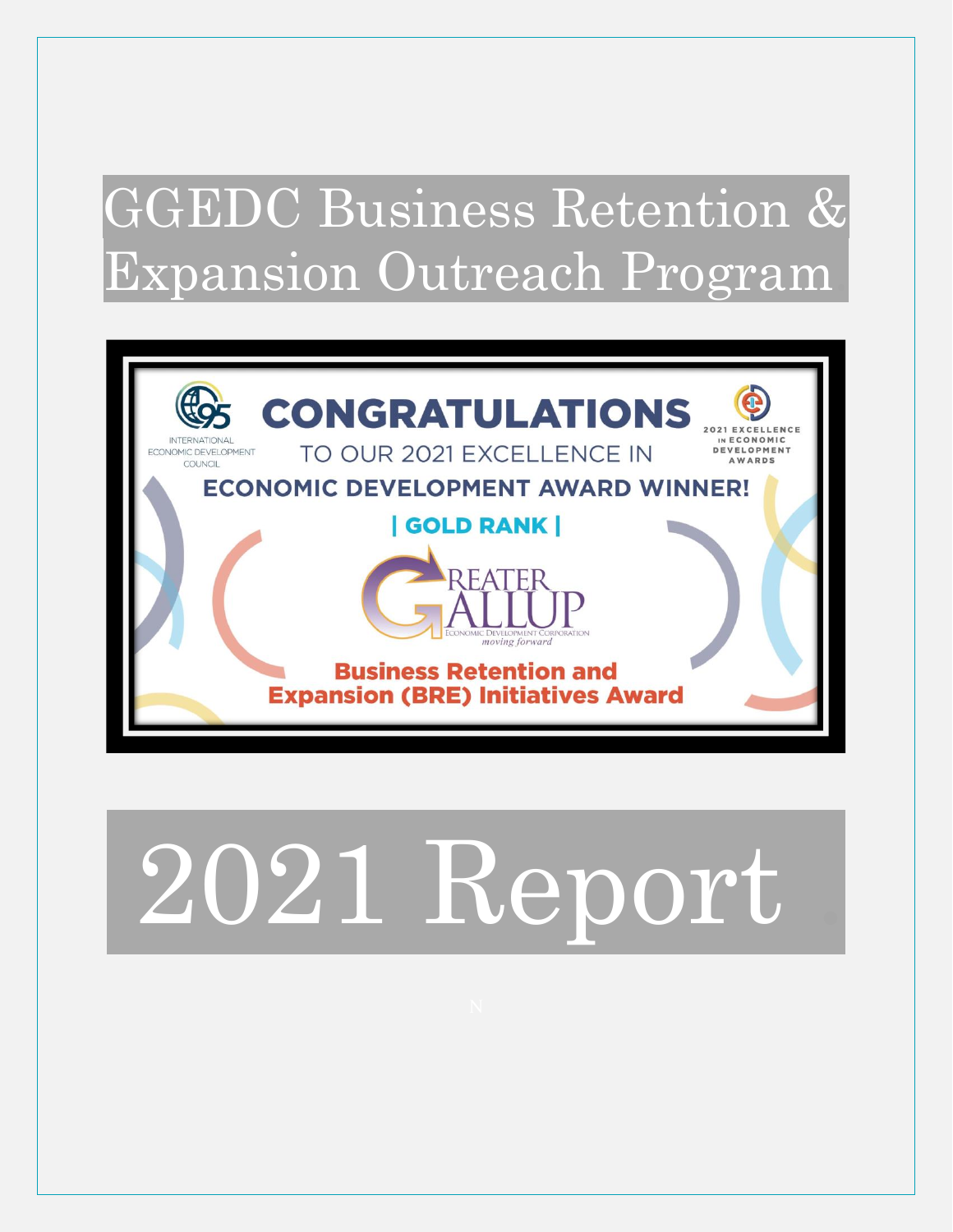

### **CONTENTS**

- 1. 2021 BRE Overview
- 2. Primary Themes
- 3. Secondary Themes
- 4. Recommendations

#### Appendix:

1. 2021 BRE Survey Templates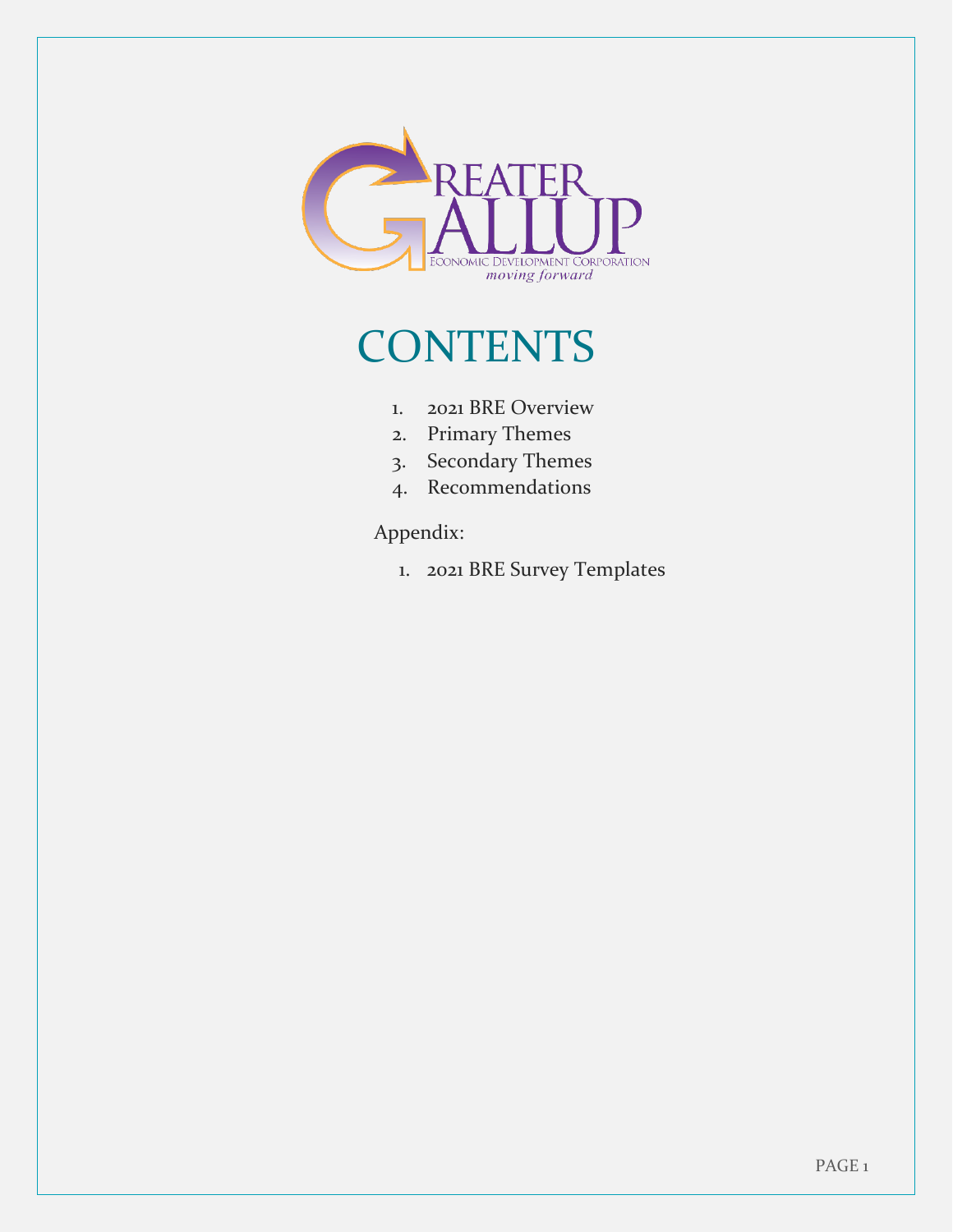#### **BRE Promotes Economic Development Opportunities**

"**An effective business retention and expansion program also benefits business recruitment efforts because existing businesses are the most credible sources for determining whether a locality or region is a good place to operate. A community's reputation as a place to do business is greatly enhanced when it operates an effective BRE program that helps existing companies stay, grow, and prosper in the community. This positive message about the community's commitment to assist local companies can be used to attract new businesses. In pursuing a BRE strategy, an economic development organization will use many of the same tools and techniques used in business recruitment and new business development programs.** 

#### **These include:**

- ✓ **Marketing;**
- ✓ **Assistance with land and buildings;**
- ✓ **Infrastructure;**
- ✓ **Financial assistance, such as linking companies with available resources of capital**
- ✓ **Development of a competent workforce through training and retraining;**
- ✓ **Technical assistance and assessments;**
- ✓ **Availability of technology resources;**
- ✓ **Export assistance;**
- ✓ **Assistance with ways to reduce energy costs and comply with environmental laws and regulations;**
- ✓ **Assistance with permitting and licensing; and**
- ✓ **Various forms of tax and non-tax incentives.**

Source: IEDC, *Business Retention & Expansion* Manual*,* 2016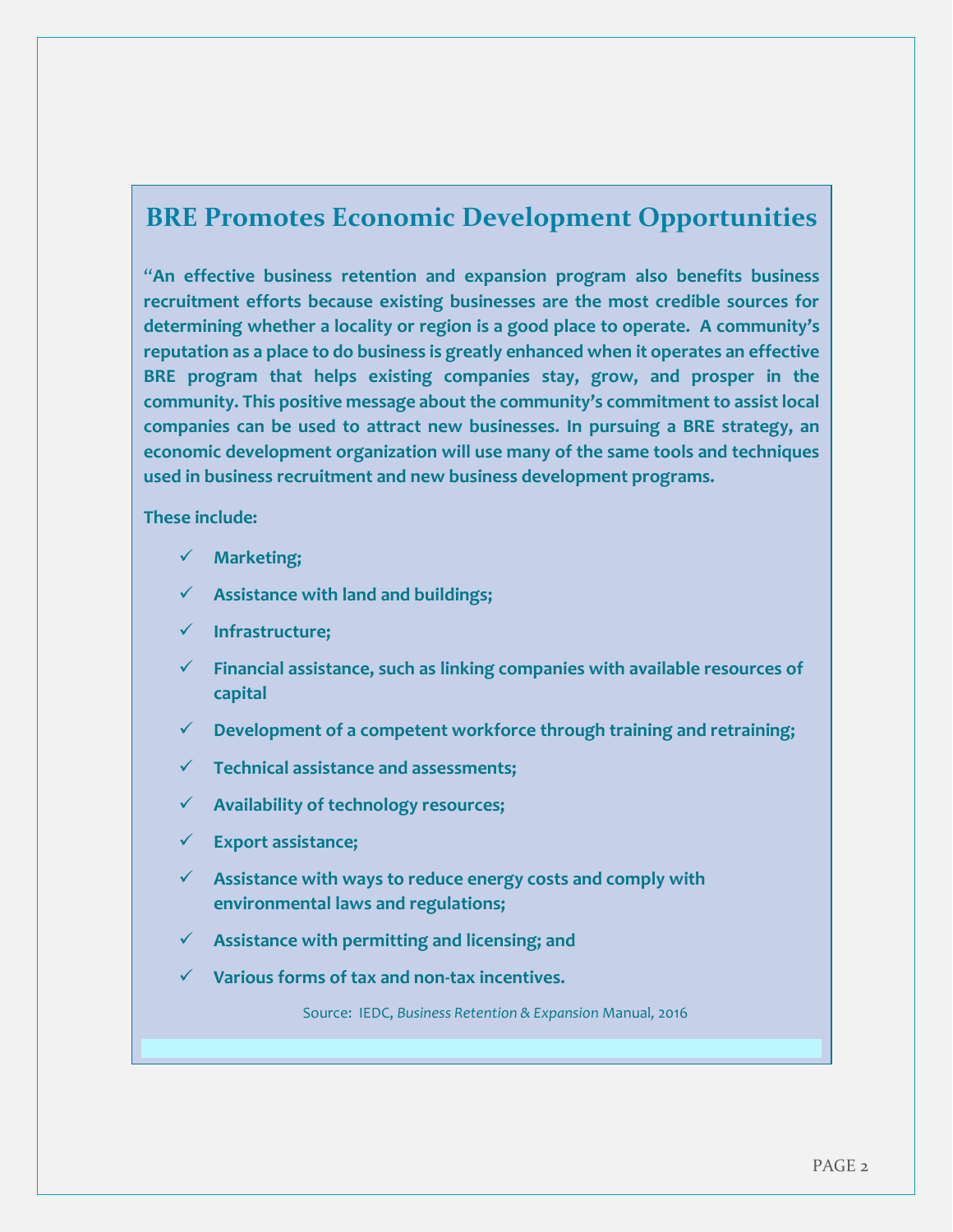# Business Retention & Expansion Program **Overview**

Since 2013, GGEDC's Business Retention & Expansion (BRE) Outreach Program has played a critically role in fulfilling GGEDC's organizational mission "to drive economic growth through building on local assets and strategic partnering to target attraction, retention and expansion of industrial employers that provide economic-base jobs in the Gallup-McKinley area". In addition to building and maintaining strong personal relationships with key staff across McKinley County's major employers and industries, the BRE Program gathers real time data that allows GGEDC to identify and engage in key trends and to develop and provide impactful approaches and solutions to challenges before they become dire.

The power of the relationships developed over time through face-to-face on-site interviews are exemplified in GGEDC's work with Tri-State Generation and Transmission Association, responding to the closure of the Tri-State Escalante Generating Station (EGS) and then working hand-in-hand with Tri-State to effectuate a transition that would help sustain long-term operations at McKinley Paper Company while simultaneously planning for the development and growth of the Prewitt Industrial Park, where EGS and McKinley Paper Company are located. This year, GGEDC received national and international recognition when the International Economic Development Council (IEDC) presented a Gold Level award in the BRE category for its work that helped to sustain McKinley Paper Company and add 25 new jobs. that improved the company's sustainability while adding a substantial number of new jobs (the award is pictured on the cover of this report).

Feedback from multiple economic-base employers over several years through the BRE program also identified the opportunity and need for GGEDC to develop the Greater Gallup Industrial Workforce Program (GGIWP). Since 2019, the GGIWP program has been dedicated to preparing people for jobs with local industrial employers. Those employers played a lead role in structuring the program and developing the curriculum.

Beyond conducting semi-annual surveys and interviews with top management at the major McKinley County economic-base employers, one-on-one meetings with the key employers allow GGEDC to identify opportunities to apply economic development expertise, best practices, and resources that can support the growth and success of those companies. GGEDC helps the companies learn about and avail themselves of State and local incentives, such as the Local Economic Development Assistance (LEDA) and the Job Training Incentives Partnership (JTIP) programs.

In addition, the GGEDC BRE Outreach Program provides opportunities for greater community engagement, networking, and recognition of the companies at annual events, including the BRE Luncheon held in May during IEDC Economic Development Week, and GGEDC's annual Business Night Out held in July.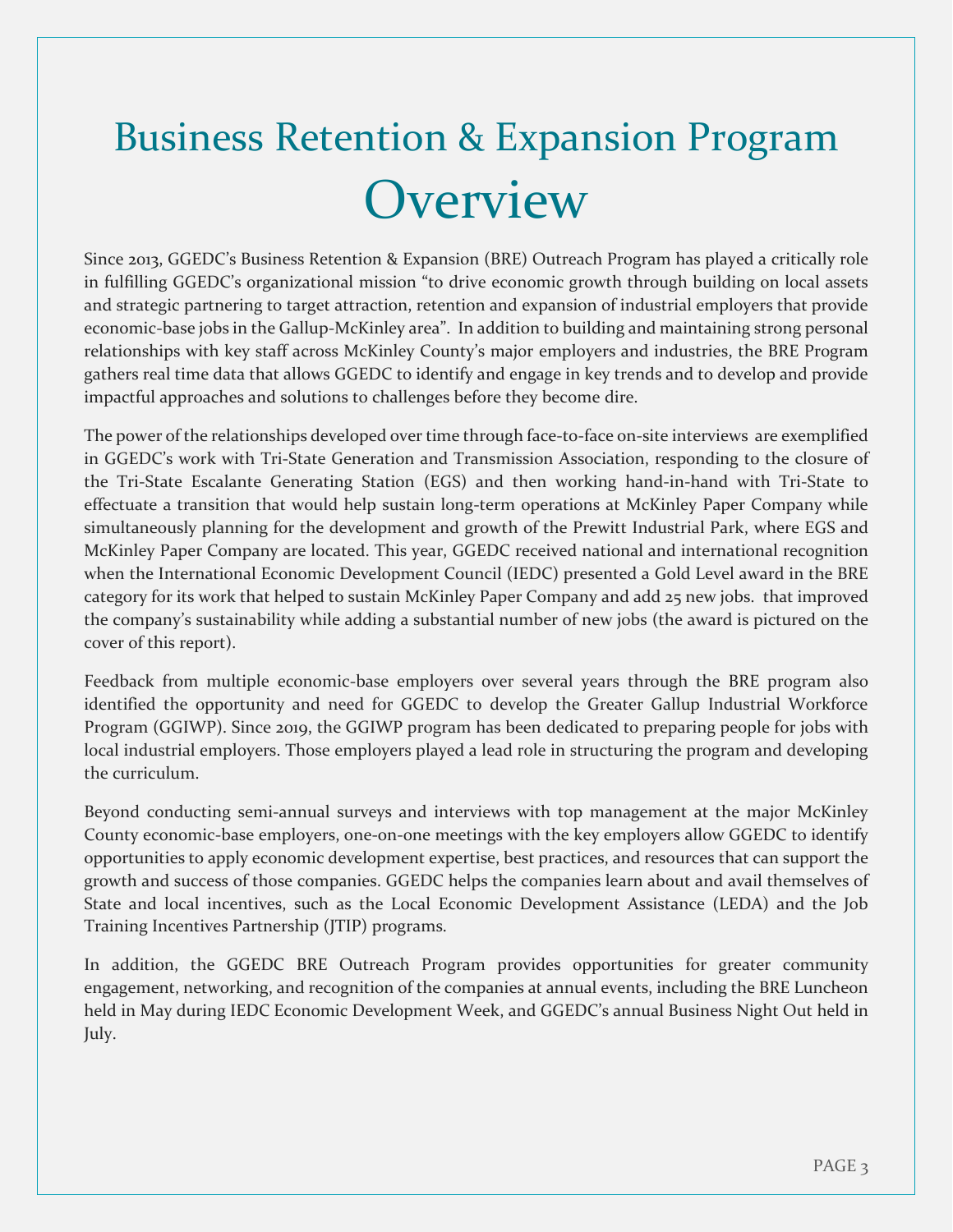### The 2021 BRE Survey

Between August and December 2021, GGEDC staff completed the FY 2021 annual BRE surveys and outreach program interviews with a total of nine (9) economic-base employers and four (4) public employers. For the 2021 BRE Survey (presented to private employers), GGEDC staff utilized a survey template geared to gathering and addressing:

- Basic company information including current contact information and job numbers;
- Operations-related year-over-year business data for years 2020 & 2021 and a projection of those same data for 2021-2022;
- Information on the companies' facilities and expansion plans, if any;
- The companies' workforce, staffing and training needs;
- The companies' interest in participating in the Greater Gallup Industrial Workforce Program (GGIWP); and
- The companies' assessment of the overall business climate in McKinley County.

This year's survey interviews were presented both in-person and via Zoom video conferences. In each case, companies were encouraged to share specific challenges and opportunities they face within a one-hour meeting. The surveys were emailed to the companies several days in advance of the interviews to give company representatives the opportunity to review the questions and prepare their responses. Several companies completed and returned the surveys to GGEDC in advance of their interviews.

As a matter of GGEDC policy, but also to cultivate and preserve positive working relationships with the companies and their staff, GGEDC promises confidentiality to the companies regarding the specific contents of their survey responses. Data are presented in the aggregate and in any case not presented in a way that could allow any statements to be traced to a specific company. The only exception to this is the annual employment numbers the companies report. Those numbers are posted on the GGEDC website.

GGEDC staff participating in this year's interviews included Michael Sage, Deputy Director, and Bruce Armstrong, Economic Development Manager. Lorraine Ruggles, Region 1 Representative for the New Mexico Economic Development Department (NMEDD) participated in several of the meetings that took place via Zoom. The 2021 BRE Survey instrument is attached as Appendix A.

In addition to surveying the local economic-base employers, the GGEDC BRE Outreach program also reaches out to public sector employers, including local governments and the school districts which also are major local employers. Utilizing a shorter survey, the principal objective of this outreach is to track annual changes in job numbers. The survey also includes questions that seek to elicit causes of job turnovers and s to identify local development opportunities requiring resources.

With the private and public sector BRE surveys in hand, the GGEDC is able to provide an annual report that reflects and analyzes various challenges and opportunities present in the local economy. The 2021 BRE Public Survey instrument is attached as Appendix B.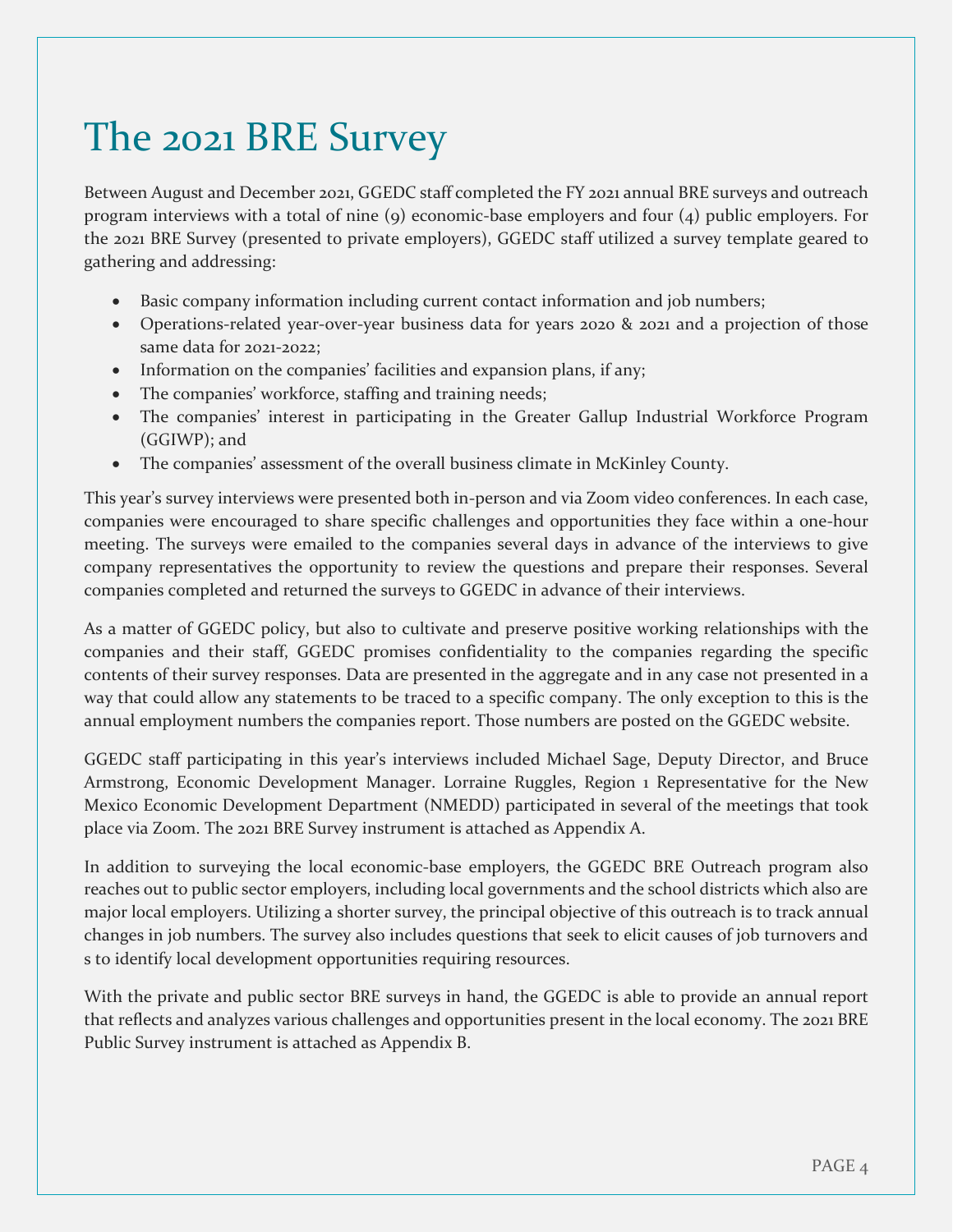### Survey Participants & Employment Numbers

The List of private sector companies interviewed for this report includes:

- BNSF Railway
- Continental Divide Electric Cooperative
- Kinder Morgan / El Paso Natural Gas
- Sacred Wind Communications
- Peabody Energy: El Segundo Mine
- Rhino Health
- McKinley Paper Company
- Tri-State Generating and Transmission Authority / Escalante Generating Station, and
- Rehoboth McKinley Christian Health Care Services (RMCHCS)

Walmart and Marathon Petroleum elected not to participate in the 2021 BRE Outreach Survey.

| <b>Employment Numbers for</b>                  | 2020           | 2021        | <b>Difference</b> |
|------------------------------------------------|----------------|-------------|-------------------|
| <b>Economic-Base Businesses</b>                |                |             |                   |
| <b>BNSF Railway</b>                            | 44             | 44          | $\Omega$          |
| <b>Continental Divide Electric Cooperative</b> | 75             | 77          | $\overline{2}$    |
| El Paso Natural Gas                            | 44             | 44          | $\mathbf{O}$      |
| <b>McKinley Paper Company</b>                  | 125            | 150         | 25                |
| Peabody Energy: El Segundo Mine                | 227            | 216         | $-11$             |
| Rehoboth McKinley Christian Hospital           | $500 (+/- 30)$ | $500 (+/-)$ | $\Omega$          |
| <b>Rhino Health</b>                            | 50             | 53          |                   |
| <b>Sacred Wind Communications</b>              | 50             | 48          | $\overline{2}$    |
| <b>Tri-State Escalante Generating Station</b>  | ---            | 18          | <b>NA</b>         |
| <b>Totals</b>                                  | 1,115          | 1,150       |                   |

The List of public sector employers surveyed for this report include:

- Gallup McKinley County School District
- McKinley County Government
- The City of Gallup
- Zuni Public School District
- Navajo Technical University

Public sector employers that did not respond to the 2021 survey include the Gallup Indian Medical Center, the BIA Navajo Regional Office, Fire Rock Casino, and the University of New Mexico – Gallup Branch (UNM-G).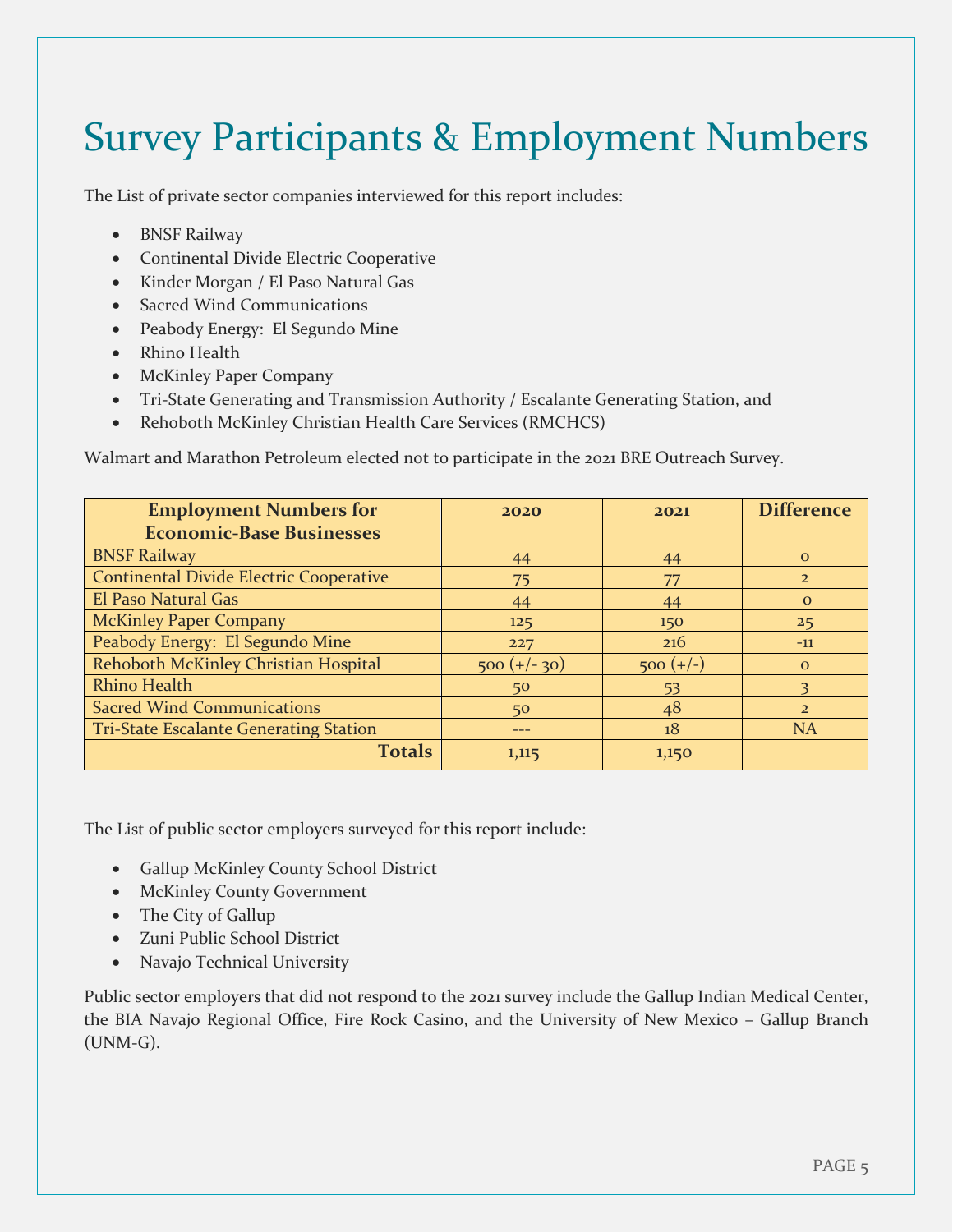| 2020          | 2021  | <b>Difference</b> |
|---------------|-------|-------------------|
|               |       |                   |
| 270           | 242   | $-28$             |
| 384           | 469   | 85                |
| 1,608         | 1,575 | $-33$             |
| 279           | 215   | $-64$             |
|               | 314   | <b>NA</b>         |
| 2,541         | 2,815 |                   |
| <b>Totals</b> |       |                   |

# Primary Themes

#### **Business Development & Operations**

Each year, a different picture emerges of the economy and the local industrial sector's relationship to it. The survey is revised each year to solicit specific information related to dominant economic themes and to GGEDC programs and interests. Last year, the survey sought to gauge how companies were impacted by and responding to the COVID-19 pandemic. This year's questions were geared to gauge year-over-year changes and projections in relation to several indicators of business performance, including number of orders for goods and services, employment levels, and the companies' investments in their facilities and equipment. Listed in this section are the Primary Themes, where several companies shared a generalized concern or challenge – and Secondary Themes, consisting of topics or concerns that were identified by only a few companies or just one.

Although COVID-19 no longer remains as the critical variable in this year's economic calculus, the post-COVID normal emerging in its wake is characterized by wild fluctuations in fossil fuel demand and costs, with rapidly rising gas prices driving an inflationary spike in consumer prices of 6.2% in October. Meanwhile, choked up supply chain-caused shortages and delays throughout the country, coupled with shortages and an immense demand for qualified labor across the board, are driving a new kind of anxiety and uncertainty. Notwithstanding these complex challenges, 7 of the 9 companies surveyed were optimistic that 2022 will be a better year for business than was 2021.

Primary themes that emerged in the BRE surveys and interviews are as follows:

**Economic Uncertainty & Change:** While COVID-19 and its variants continue to concern McKinley County economic-base employers, local impacts of economic challenges and trends being experienced across the country were prevalent among the responses to the question, "What is keeping you awake at night?" Responses included:

- The challenge to continue working safely in a climate of great uncertainty.
- Uncertainty regarding changing energy perspectives in New Mexico.
- Uncertainty regarding continued COVID-19-related disruptions in the economy.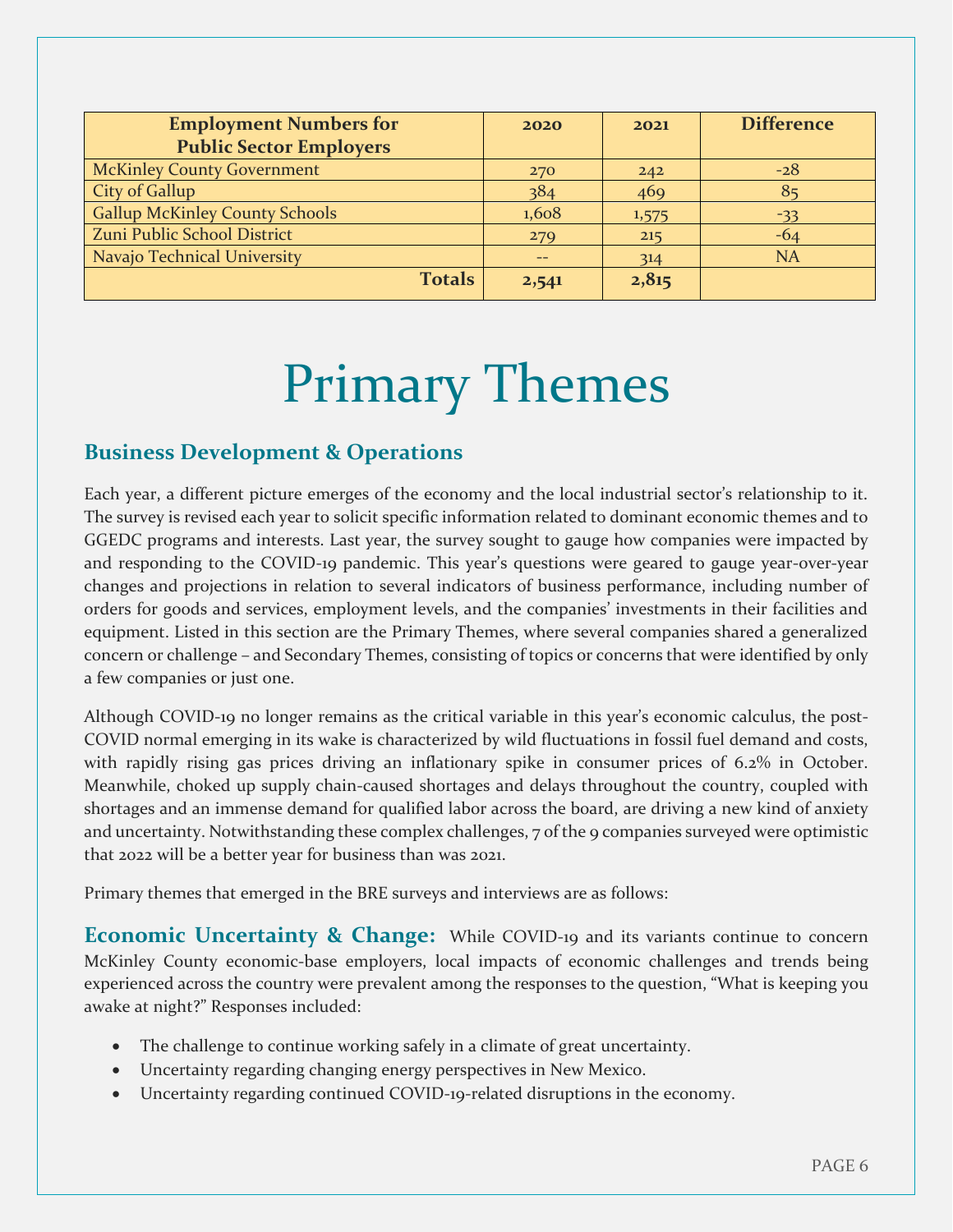- Continued challenges in recruiting and retaining the right talent.
- Concerns about the drain of skilled workers from the economy.
- Supply chain challenges and COVID-related absenteeism.

One-third of the companies cited as their top concerns challenges with finding, hiring and maintaining the workforce they need. An equal number of companies cited matters of worker and facility safety; many of which are due to companies being short-staffed and/or to worker absenteeism.

**Supply Chain Challenges:** Supply chain-related shortages are creating unprecedented and varied challenges. Over half of the companies (4 out of 9) indicated having problems related to supply chains and sourcing materials. Several companies' inability to source and replace critical operations equipment is costing the companies substantial lost revenues. Other companies reported having to juggle operations in response to revolving shortages and to source the raw materials they need for their production. Another lament was that certain critical components are taking up to a year to source. This has made contracting for services especially challenging.

Compounding the supply chain shortages is price uncertainty. Many contractors now are reluctant to give firm cost estimates when bidding jobs or will not guarantee cost estimates or bid amounts beyond 30 days.

**Employment & Workforce:** Among the private companies, job growth improved during 2021 over the 2020 numbers. Four (4) companies added nearly 60 new positions to their payrolls. Two companies' employment numbers remained the same, while three companies reported reductions from their 2020 numbers. The biggest losses were in mineral extraction (-11). The public sector experienced the largest number of year-over-year job losses (125 total jobs). Looking forward, two-thirds of the private companies anticipate they will add new jobs in 2022 (within a range of 118 to 330 new jobs). Only one company expects a substantial reduction in employment in its McKinley County operations in 2022.

Meeting workforce needs remained a significant challenge for more than half of the private companies (5) out of 9) and for all of the public sector companies (5 of 5). Specific staff skills, certifications and attributes the companies indicated they would like employees to possess on hire include: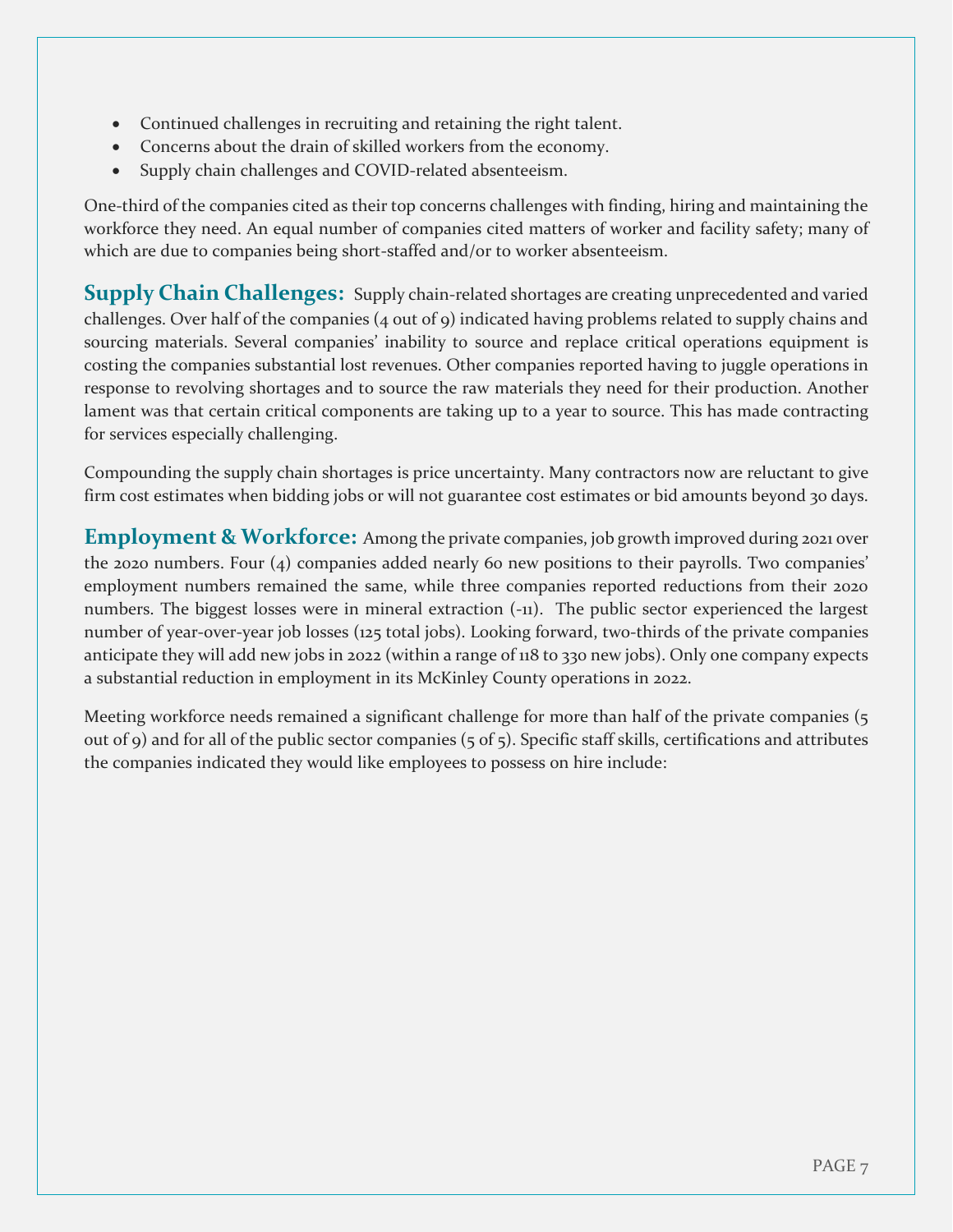| OSHA/Safety (5 of 14 companies desired)<br><b>Climbing Certification</b><br>$\bullet$<br>Welding (5 of 14 companies)<br>Network/Engineers (2/14)<br>$\bullet$<br>Electric $(3/14)$<br>IT management<br>$\bullet$<br>Basic Learning Skills $(2/14)$<br><b>College Degrees</b><br>Mechanical $(7/14)$<br>Maintenance $(3/14)$<br>$\bullet$<br>Machinist $(2/14)$<br>Computer Skills (7 / 14)<br>$\bullet$<br>$\bullet$<br>Heavy Equipment $(2 / 14)$<br>Instrumentation $(3/14)$<br>$\bullet$<br>$\bullet$<br><b>Industrial Control Operations</b><br><b>Bookkeeping</b><br>$\bullet$<br>$\bullet$<br>Lab Technicians<br>Administrative<br>$\bullet$<br>$\bullet$<br>CDL(4/14)<br>Chemistry<br>$\bullet$<br>$\bullet$<br><b>Line Worker Certification</b><br>Read/Interpret Plans $(2/14)$<br>$\bullet$<br><b>Follow Directions</b><br>Specialized Crafts (Water/Wastewater<br>$\bullet$<br>$\bullet$<br>Communication Skills - Oral, Written,<br>Basic Safety $(5/14)$<br>$\bullet$<br>$\bullet$<br>Reading |  |
|------------------------------------------------------------------------------------------------------------------------------------------------------------------------------------------------------------------------------------------------------------------------------------------------------------------------------------------------------------------------------------------------------------------------------------------------------------------------------------------------------------------------------------------------------------------------------------------------------------------------------------------------------------------------------------------------------------------------------------------------------------------------------------------------------------------------------------------------------------------------------------------------------------------------------------------------------------------------------------------------------------|--|
|                                                                                                                                                                                                                                                                                                                                                                                                                                                                                                                                                                                                                                                                                                                                                                                                                                                                                                                                                                                                            |  |
|                                                                                                                                                                                                                                                                                                                                                                                                                                                                                                                                                                                                                                                                                                                                                                                                                                                                                                                                                                                                            |  |
|                                                                                                                                                                                                                                                                                                                                                                                                                                                                                                                                                                                                                                                                                                                                                                                                                                                                                                                                                                                                            |  |
|                                                                                                                                                                                                                                                                                                                                                                                                                                                                                                                                                                                                                                                                                                                                                                                                                                                                                                                                                                                                            |  |
|                                                                                                                                                                                                                                                                                                                                                                                                                                                                                                                                                                                                                                                                                                                                                                                                                                                                                                                                                                                                            |  |
|                                                                                                                                                                                                                                                                                                                                                                                                                                                                                                                                                                                                                                                                                                                                                                                                                                                                                                                                                                                                            |  |
|                                                                                                                                                                                                                                                                                                                                                                                                                                                                                                                                                                                                                                                                                                                                                                                                                                                                                                                                                                                                            |  |
|                                                                                                                                                                                                                                                                                                                                                                                                                                                                                                                                                                                                                                                                                                                                                                                                                                                                                                                                                                                                            |  |
|                                                                                                                                                                                                                                                                                                                                                                                                                                                                                                                                                                                                                                                                                                                                                                                                                                                                                                                                                                                                            |  |
|                                                                                                                                                                                                                                                                                                                                                                                                                                                                                                                                                                                                                                                                                                                                                                                                                                                                                                                                                                                                            |  |
|                                                                                                                                                                                                                                                                                                                                                                                                                                                                                                                                                                                                                                                                                                                                                                                                                                                                                                                                                                                                            |  |
|                                                                                                                                                                                                                                                                                                                                                                                                                                                                                                                                                                                                                                                                                                                                                                                                                                                                                                                                                                                                            |  |
|                                                                                                                                                                                                                                                                                                                                                                                                                                                                                                                                                                                                                                                                                                                                                                                                                                                                                                                                                                                                            |  |

**Desired Employee Skills, Certifications & Attributes**

"Soft skills" the companies seek in their new hires include: basic computation, problem solving, customer service and communication skills. Specific certifications the companies want their employees to have include: MSHA /24-hour, Instrumentation, heavy equipment, electrical journeymen, plumbing journeymen, CDL, OSHA Safety, Telecom, and facility maintenance and management.

Workforce challenges included the continuing need for housing for the workforce. Another challenge is to retain employees with high skills levels. Also, several companies face issues with an aging workforce and have a need to train new employees to replace those who will be retiring over the next several years.

**Company Growth (& Decline):** Based on business development indicators such as whether the number of orders for goods and services, company production levels, investment in plant and equipment, and company profits increased or declined, the following tables indicate that in general, 2020 was a good year for business. The same indicators in projections for next year indicate a general sense of optimism that 2022 will be a significantly better year. Positive indicator numbers are projected to increase by 62% while the number of indicators expected to decrease remains the same as the 2021 numbers. Note that the aggregated data only supports making a very broad year over year comparison, as a company that experienced increased growth in 2021 may anticipate declining growth next year.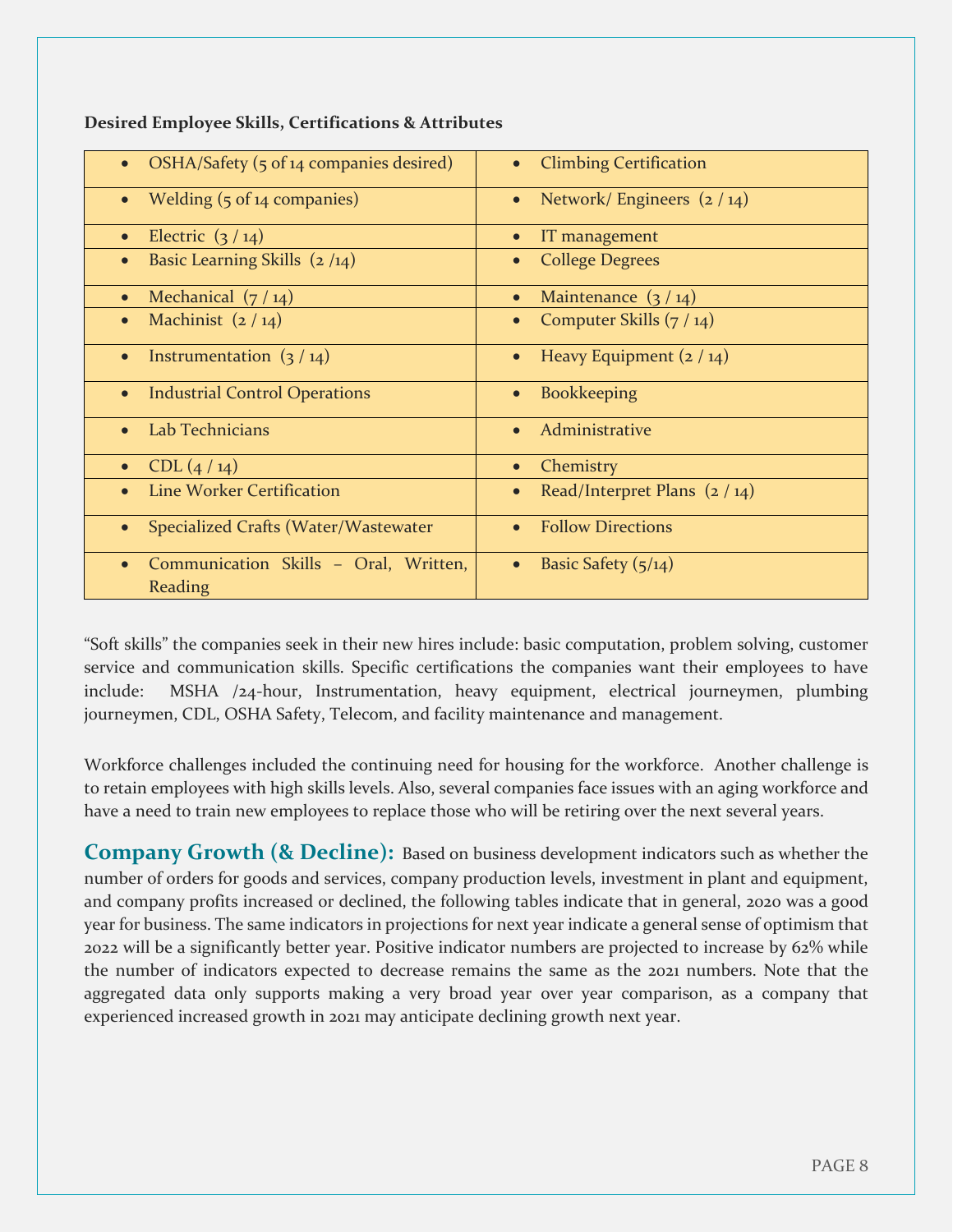**Comparison of year-over-year key business development indicators for McKinley County economic-base employers: 2020 to 2021**

| <b>Business Development Indicators</b> |                  | <b>Remained</b> |                  | <b>Not</b>        |
|----------------------------------------|------------------|-----------------|------------------|-------------------|
|                                        | <b>Increased</b> | the Same        | <b>Decreased</b> | <b>Applicable</b> |
| Orders for goods & services            | <b>XXXXX</b>     | XX              | XX               |                   |
| <b>Level of Production</b>             | <b>XXXXX</b>     | XX              | XX               |                   |
| Investment in plant and equipment      | <b>XXXX</b>      | X               | <b>XXXX</b>      |                   |
| Prices of goods & services             | XX               | <b>XXXX</b>     | XXX              |                   |
| Company profits                        | XX               | <b>XXXXXX</b>   | X                |                   |
| <b>Employment Levels</b>               | <b>XXX</b>       | <b>XXXX</b>     | XX               |                   |
| <b>Exports</b>                         |                  | X               | X                | <b>XXXXXXX</b>    |
| <b>Totals</b>                          | 21               | 20              | 15               |                   |

**Comparison of Projected Year-over-Year Business Development Indicators for McKinley County economic-base employers – 2021 to 2022 (Projected)**

|                                        | <b>Expected</b> | <b>Expected</b> | <b>Expected</b> |                   |
|----------------------------------------|-----------------|-----------------|-----------------|-------------------|
| <b>Business Development Indicators</b> | to.             | to Remain       | to.             | <b>Not</b>        |
|                                        | <b>Increase</b> | the Same        | <b>Decrease</b> | <b>Applicable</b> |
| Orders for goods & services            | <b>XXXXXXX</b>  | X               | X               |                   |
| <b>Level of Production</b>             | <b>XXXXXX</b>   |                 | <b>XXX</b>      |                   |
| Investment in plant and equipment      | <b>XXXXX</b>    |                 | <b>XXXX</b>     |                   |
| <b>Employment Levels</b>               | <b>XXXXX</b>    | XX              | XX              |                   |
| Prices of goods & services             | <b>XXXXX</b>    | X               | <b>XXX</b>      |                   |
| Company profits                        | <b>XXXXX</b>    | XX              | XX              |                   |
| <b>Exports</b>                         | X               | X               |                 | <b>XXXXXXX</b>    |
| <b>Totals</b>                          | 34              | 7               | 15              |                   |

**COVID 19 - continuing impacts:** In terms of conducting business, the companies did not regard COVID-19 to be a significant problem in 2021. However, several companies incurred substantial debts and/or lost revenues related to essential services they provided throughout the pandemic. Another COVID concern that was mentioned several times was that employees were using COVID as an excuse to take time off the job or use sick leave.

Annual Sales Growth: Over half of the companies (5 of 9) anticipated increased sales growth for the 2022 calendar year (2 companies anticipated growth of 1%-9%, 2 of 10%-24% growt25% - 49% growth). Two of the other companies expected no growth and two companies anticipated they would experience continued declines in sales.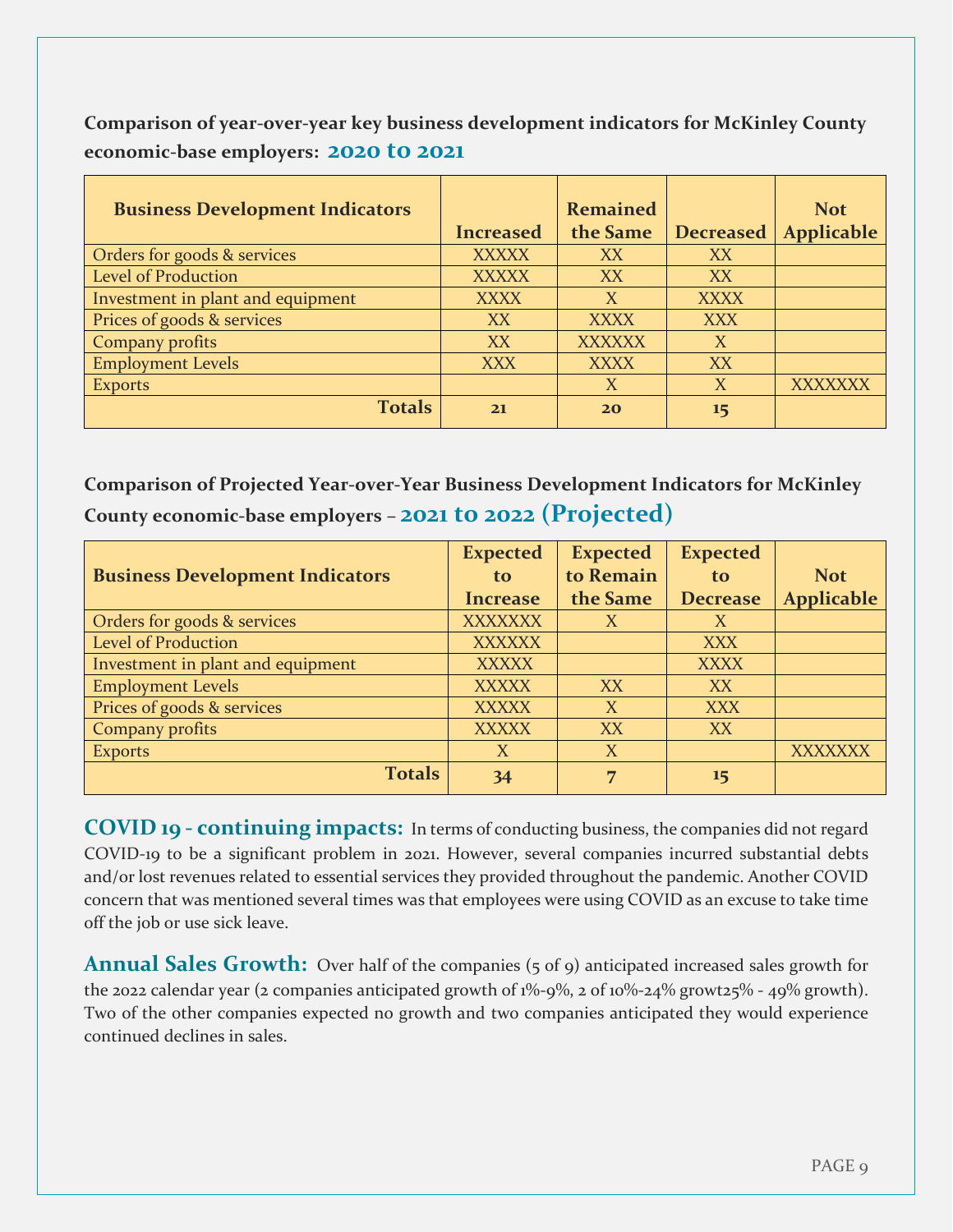**Expansions & New Facilities:** Five of the nine companies have plans to expand their buildings or other facilities in McKinley County between 2021 and 2023. One is currently seeking Local Economic Development Act (LEDA) funding from the State of NM to support its expansion. Three out of 8 companies indicated they were aware of local financing options that could facilitate their expansion. Another 3 indicated they were unaware of local financing options. The other two stated the question was not applicable to their operations.

# Secondary Themes

#### **Workforce, Staffing & Training**

**Training:** The companies generally require 12 weeks of training for a new employee (5 of 9 companies). Training time the companies provide to new employees ranged from 6 hours to 6, depending on the position. All of the companies prefer hands-on to online training, but two companies stated that they employ both approaches.

Challenges the companies stated they face in providing needed training to their employees include finding the time (3 of 8 responses), specific trainings are unavailable in Gallup (1 response), and the challenge to provide training in the midst of the pandemic.

Almost all of the companies (8 out of 9) stated they are aware of vocational training opportunities in the area. Four of seven companies indicated an interested in receiving direct "screened candidate" emails for employment opportunities. Over half of the companies (5 of 8) stated they either would or already participate in on-the-job-training (OJT) opportunities.

**Union Activity:** One-third of the companies have active unions (3 out of 9); the others have none. For the three companies with active unions, the unions constituted 5%, 25%, and 100% of their respective workforces (not including the officers of the company). Two of the companies with a unionized workforce expressed that the management has a good relationship with the unions.

**Workforce Residing in McKinley County:** Among all the economic-base employers, the percentage of the workforce that resides in McKinley County ranged from  $5\%$  to 100%. In four of the 9 companies over 50% of their workforce lived in the county. In two of the companies less than 10% of their workers reside in the county. Two companies were how many of their employees live in McKinley County.

**Absenteeism:** The absentee rate was low and not considered a problem for two-thirds of the companies (6 out of 9). Absentee rates ranged from 6% to 10% for the other companies.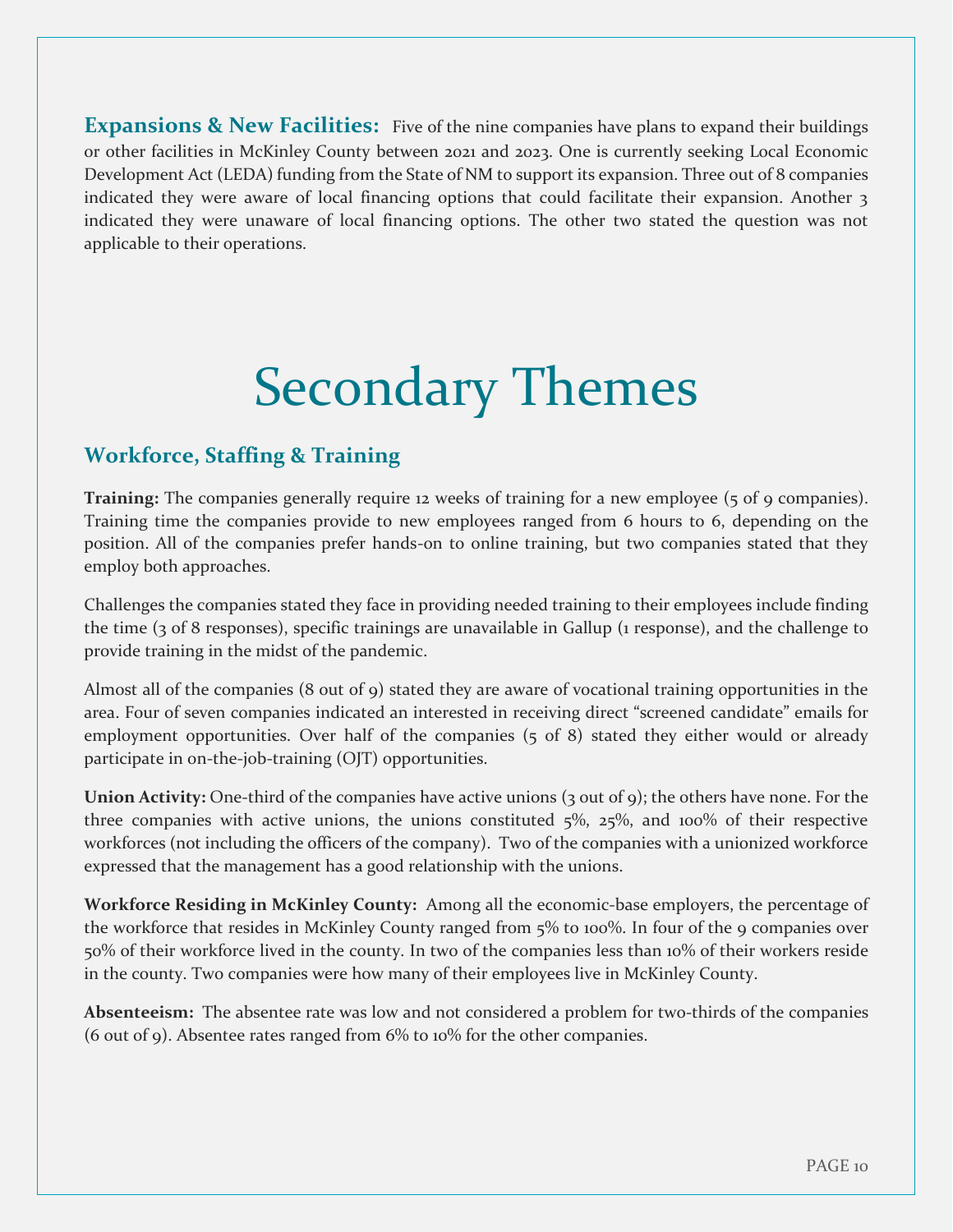#### **Assessment of the Local Business Climate**

The chart below indicates company ratings of specific indicators of the general quality of life and the business climate in McKinley County. It shows areas where companies believe the business climate is favorable and those areas where it could use improvement.

| <b>Quality of the Local Business Climate</b> |                  |               |              |              |              |                                           |
|----------------------------------------------|------------------|---------------|--------------|--------------|--------------|-------------------------------------------|
|                                              | <b>Excellent</b> | Good          | <b>Fair</b>  | Poor         |              | <b>Not</b><br><b>Very Poor Applicable</b> |
| Passenger Air Service                        |                  | $\mathbf X$   | $\mathbf{X}$ | XX           | X            | $\mathbf{X}$                              |
| Frequency of<br>Flights                      | $\mathbf X$      | XX            |              | <b>XXXX</b>  |              |                                           |
| <b>Direct Flights</b><br>$\bullet$           | $\mathbf{X}$     |               | <b>XX</b>    | <b>XXXX</b>  |              |                                           |
| <b>Destinations</b><br>$\bullet$             | X                | $\mathbf{X}$  | $\mathbf{X}$ | <b>XXX</b>   |              |                                           |
| <b>General Business Climate</b>              |                  | <b>XXXXX</b>  | <b>XX</b>    | $\mathbf{X}$ | $\mathbf{X}$ |                                           |
| Cost of Living                               | <b>XXX</b>       | <b>XXX</b>    | <b>XX</b>    | $\mathbf X$  |              |                                           |
| Legislation (State)                          | <b>XX</b>        | X             | <b>XXX</b>   | <b>XX</b>    | $\mathbf{X}$ |                                           |
| Legislation (Local)                          | <b>XX</b>        | $\mathbf X$   | <b>XXXX</b>  |              |              | <b>XX</b>                                 |
| <b>Permitting Process</b>                    |                  | <b>XXX</b>    | <b>XXX</b>   | $\mathbf{X}$ |              |                                           |
| Quality of Place                             | <b>XX</b>        | <b>XXX</b>    | <b>XXX</b>   | $\mathbf X$  |              |                                           |
| Roads                                        |                  | <b>XX</b>     | <b>XXXXX</b> | <b>XX</b>    |              |                                           |
| Traffic                                      | $\mathbf X$      | <b>XXXXX</b>  | <b>XXX</b>   |              |              |                                           |
| Utility Cost (internet/<br>telecom/Fiber)    |                  | <b>XXXXXX</b> | $\mathbf{X}$ | $\mathbf X$  |              |                                           |
| <b>Utility Cost (Power)</b>                  |                  | <b>XXXXX</b>  | $\mathbf{X}$ | <b>XX</b>    |              |                                           |
| <b>Utility Cost (Water)</b>                  |                  | <b>XXXXX</b>  | $\mathbf{X}$ | <b>XX</b>    |              |                                           |
| Zoning/Development<br><b>Services</b>        |                  | $\mathbf X$   | $\mathbf X$  |              |              | <b>XXXX</b>                               |
| Other (Specify):<br><b>LEDA Process</b>      |                  |               |              | $\mathbf X$  |              |                                           |

Yellow boxes indicate the greatest number of responses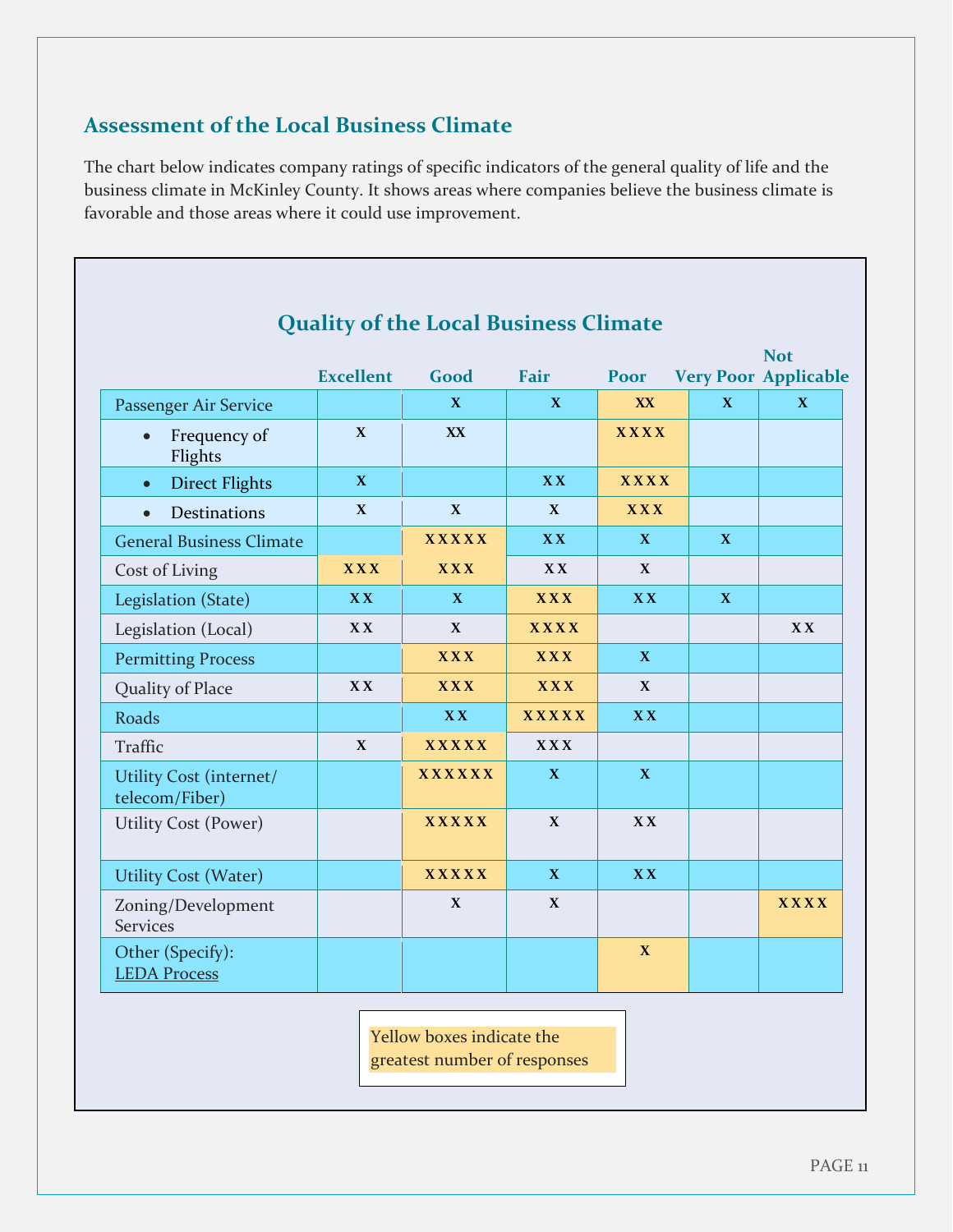#### **Local Champions for Workforce Development**

**GGIWP Program Participation:** Two-thirds of the companies (6 out of 9) indicated they were interested in the possibility of serving on the GGIWP Workforce Board (now called the GGIWP Leadership Team) interest in observing a GGIWP class.

#### **Background & Operations of Firms**

**Market Research:** Half of the companies conduct some form of market research in McKinley County. Research is needed to determine infrastructure needs and capacity and to determine whether and how to expand essential services.

# Recommendations

#### **Economic Development Opportunities**

Explore opportunities to enhance local supply chains by bringing manufacture and distribution of critical components closer to or in Gallup-McKinley County, especially when developing a new Target Industry Study. Renew outreach to suppliers and consider opportunities to onshore to Gallup and McKinley County components of local economic-base employer's supply chains.

Pursue innovations in addressing the shortage of workers. Consider the opportunity to develop and manage a pool of on-call labor, possibly as a temp agency. While the Greater Gallup Industrial Workforce Program (GGIWP) continues to train workers. The challenge remains to be able to provide a ready supply of workers to local base-economic employers. Greater efforts need to be made to connect GGIWP graduates with opportunities to join the companies interviewed in the 2021 BRE Survey.

Continue to revise GGEDC's Annual BRE Outreach Survey instrument to capture actionable data related to ongoing trends in the local and regional economy. Develop and circulate a supplemental short survey – with no more than 10-questions - to local base-economic employers mid-year between annual surveys. The survey responses will enhance GGEDC's capacity to address opportunities and challenges in real time as they arise.

Continue to review and revise the GGIWP curriculum and provide additional certification opportunities in high-demand fields, such as CDL licenses.

Make a greater effort to connect GGIWP graduates with opportunities in the public sector.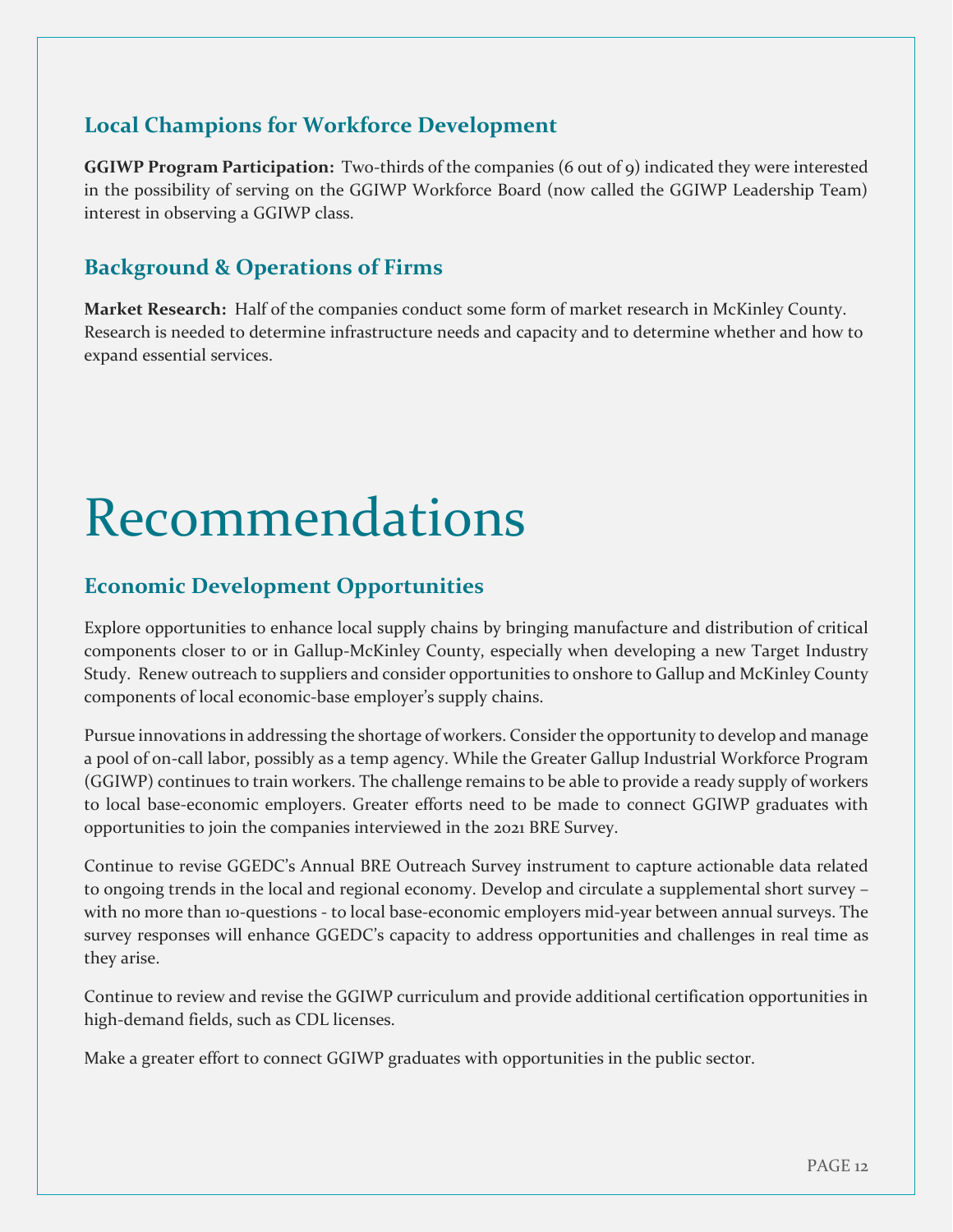# APPENDICES

- 1. 2021 GGEDC BRE Survey Instrument
- 2. 2021 GGEDC BRE Public Sector Survey Instrument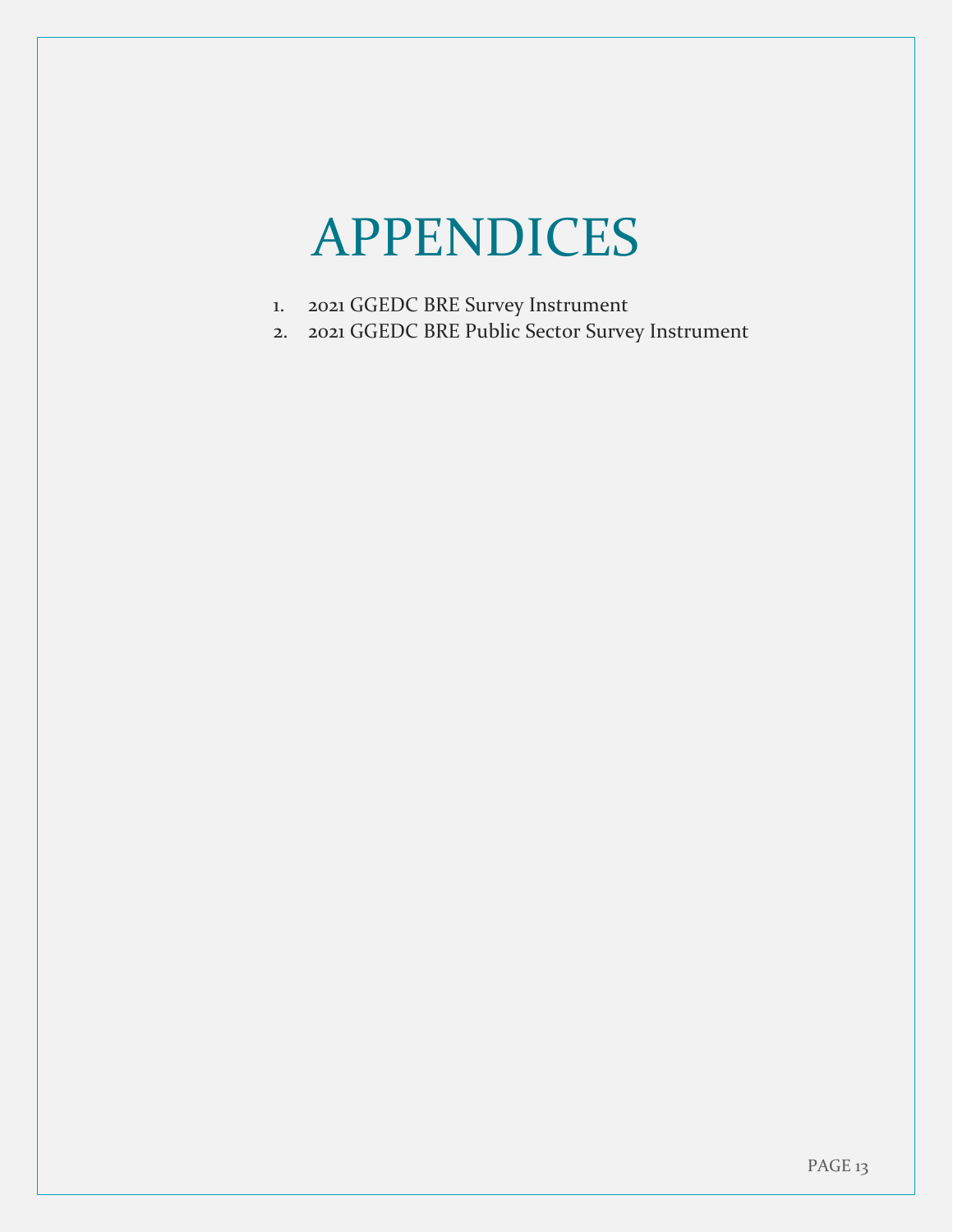#### **Greater Gallup Economic Development Corporation Business Retention & Expansion Survey October 2021**

|  | 1. BASIC INFORMATION: |
|--|-----------------------|
|--|-----------------------|

|                                                                                                                                                                                                                                                             |           |                | <u> 1980 - Johann Harry Harry Harry Harry Harry Harry Harry Harry Harry Harry Harry Harry Harry Harry Harry Harry Harry Harry Harry Harry Harry Harry Harry Harry Harry Harry Harry Harry Harry Harry Harry Harry Harry Harry Ha</u> |
|-------------------------------------------------------------------------------------------------------------------------------------------------------------------------------------------------------------------------------------------------------------|-----------|----------------|--------------------------------------------------------------------------------------------------------------------------------------------------------------------------------------------------------------------------------------|
|                                                                                                                                                                                                                                                             |           |                |                                                                                                                                                                                                                                      |
| Firm's Principal Contact:                                                                                                                                                                                                                                   |           |                |                                                                                                                                                                                                                                      |
|                                                                                                                                                                                                                                                             |           |                |                                                                                                                                                                                                                                      |
| Primary NAICS code:<br><u> The Communication of the Communication of the Communication of the Communication of the Communication of the Communication of the Communication of the Communication of the Communication of the Communication of the Commun</u> |           |                | Length of time at location:                                                                                                                                                                                                          |
|                                                                                                                                                                                                                                                             |           |                |                                                                                                                                                                                                                                      |
| Number of Employees that retired in past year: _________________________________                                                                                                                                                                            |           |                |                                                                                                                                                                                                                                      |
| When hiring, do you work with local placement firms/talent agencies? _______________________________                                                                                                                                                        |           |                |                                                                                                                                                                                                                                      |
| 2. ICE BREAKER:                                                                                                                                                                                                                                             |           |                |                                                                                                                                                                                                                                      |
|                                                                                                                                                                                                                                                             |           |                |                                                                                                                                                                                                                                      |
| ,我们也不会有什么。""我们的人,我们也不会有什么?""我们的人,我们也不会有什么?""我们的人,我们也不会有什么?""我们的人,我们也不会有什么?""我们的人<br>3. FIRM BACKGROUND & OPERATIONS:                                                                                                                                        |           |                |                                                                                                                                                                                                                                      |
| Did your company apply with any federal, state or local sources for COVID-19 relief? ______________                                                                                                                                                         |           |                |                                                                                                                                                                                                                                      |
|                                                                                                                                                                                                                                                             |           |                |                                                                                                                                                                                                                                      |
| What are the names & locations of the firm's top three:                                                                                                                                                                                                     |           |                |                                                                                                                                                                                                                                      |
|                                                                                                                                                                                                                                                             |           |                |                                                                                                                                                                                                                                      |
|                                                                                                                                                                                                                                                             |           |                |                                                                                                                                                                                                                                      |
| Do you currently export, import, both, or none? $\Box$ Export                                                                                                                                                                                               |           | Import         | <b>Both</b><br>None                                                                                                                                                                                                                  |
| What is your projected annual sales growth for the next calendar year?                                                                                                                                                                                      |           |                |                                                                                                                                                                                                                                      |
| $10\% - 24\%$<br>None<br>1% - 9%                                                                                                                                                                                                                            | 25% - 49% | $50\% - 100\%$ | Over 100%                                                                                                                                                                                                                            |
| Compare year 2020 with 2021 for the next series of questions.                                                                                                                                                                                               |           |                |                                                                                                                                                                                                                                      |
| Year over year, did your company's number of orders: $\Box$                                                                                                                                                                                                 |           | Increase       | Remain the Same?<br>Decrease                                                                                                                                                                                                         |
| Did the company's product/service production levels: $\Box$                                                                                                                                                                                                 |           | Increase       | Remain the Same?<br>Decrease                                                                                                                                                                                                         |
|                                                                                                                                                                                                                                                             |           | 1              |                                                                                                                                                                                                                                      |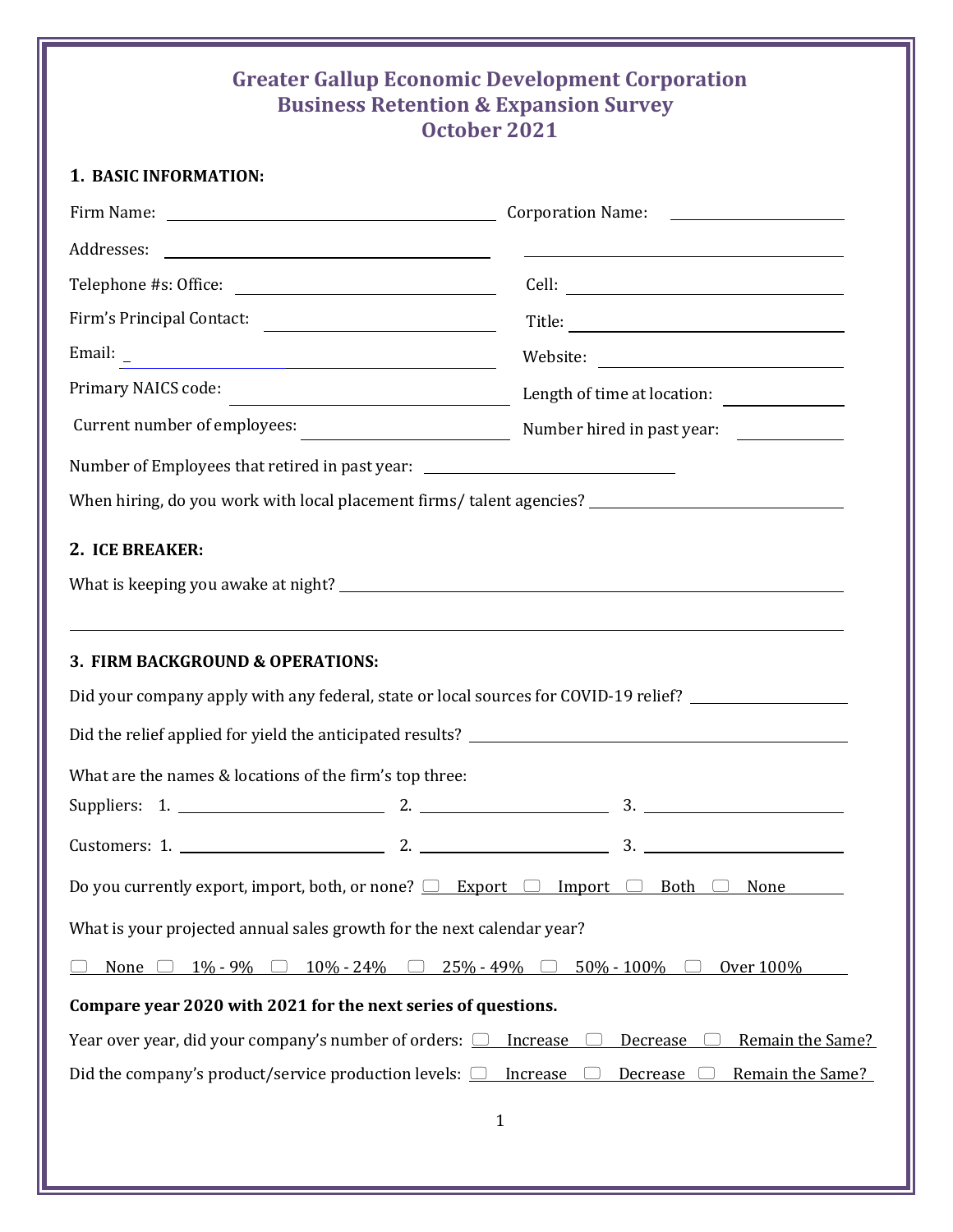#### **Greater Gallup Economic Development Corporation Business Retention & Expansion Survey October 2021**

| Did your investment in your plant and/or equipment:                                                       | Remain the Same?<br>Increase<br>Decrease |
|-----------------------------------------------------------------------------------------------------------|------------------------------------------|
| Did the company's prices for products and services:                                                       | Remain the Same?<br>Increase<br>Decrease |
| Did your company's profits:                                                                               | Remain the Same?<br>Increase<br>Decrease |
| Did your company's productivity:                                                                          | Remain the Same?<br>Decrease<br>Increase |
| Did your company's exports:                                                                               | Decrease<br>Same?<br>Increase<br>N/A     |
| What are the top challenges your team is facing? (e.g. competition for talent, workforce, turnover, etc.) |                                          |
| Among the suppliers you do business with currently, what material/s are the hardest to source?            |                                          |
| Does your firm conduct research and development in McKinley County?                                       | N <sub>o</sub><br>Yes                    |
| Looking forward, please compare years 2021 and 2022 for the next series of questions.                     |                                          |
| Do you expect your company's number of orders will:                                                       | Increase<br>Remain the Same?<br>Decrease |
| Do you anticipate products or service production will:                                                    | Remain the Same?<br>Increase<br>Decrease |
| Do you expect investments in plant & equipment will:                                                      | Remain the Same?<br>Increase<br>Decrease |
| Do you anticipate company employment levels will:                                                         | Increase<br>Remain the Same?<br>Decrease |
| Do you anticipate prices of your goods and services will:                                                 | Remain the Same?<br>Increase<br>Decrease |
| Do you anticipate your company's profits will:                                                            | Remain the Same?<br>Increase<br>Decrease |
| Do you anticipate your exports will:                                                                      | Remain the Same?<br>Increase<br>Decrease |
| 4. FACILITY INFORMATION:                                                                                  |                                          |

Is your firm considering renovating or expanding your building or other facility within the next two years?  $P$  Yes  $P$  No

Are you aware of local financing options for facilitating expansion?

#### **5. WORKFORCE, STAFFING, AND TRAINING NEEDS**

Which skill sets do you expect your employees to possess upon hire? (such as carpentry, welding, tape measure, meter reading, plan reading, etc.)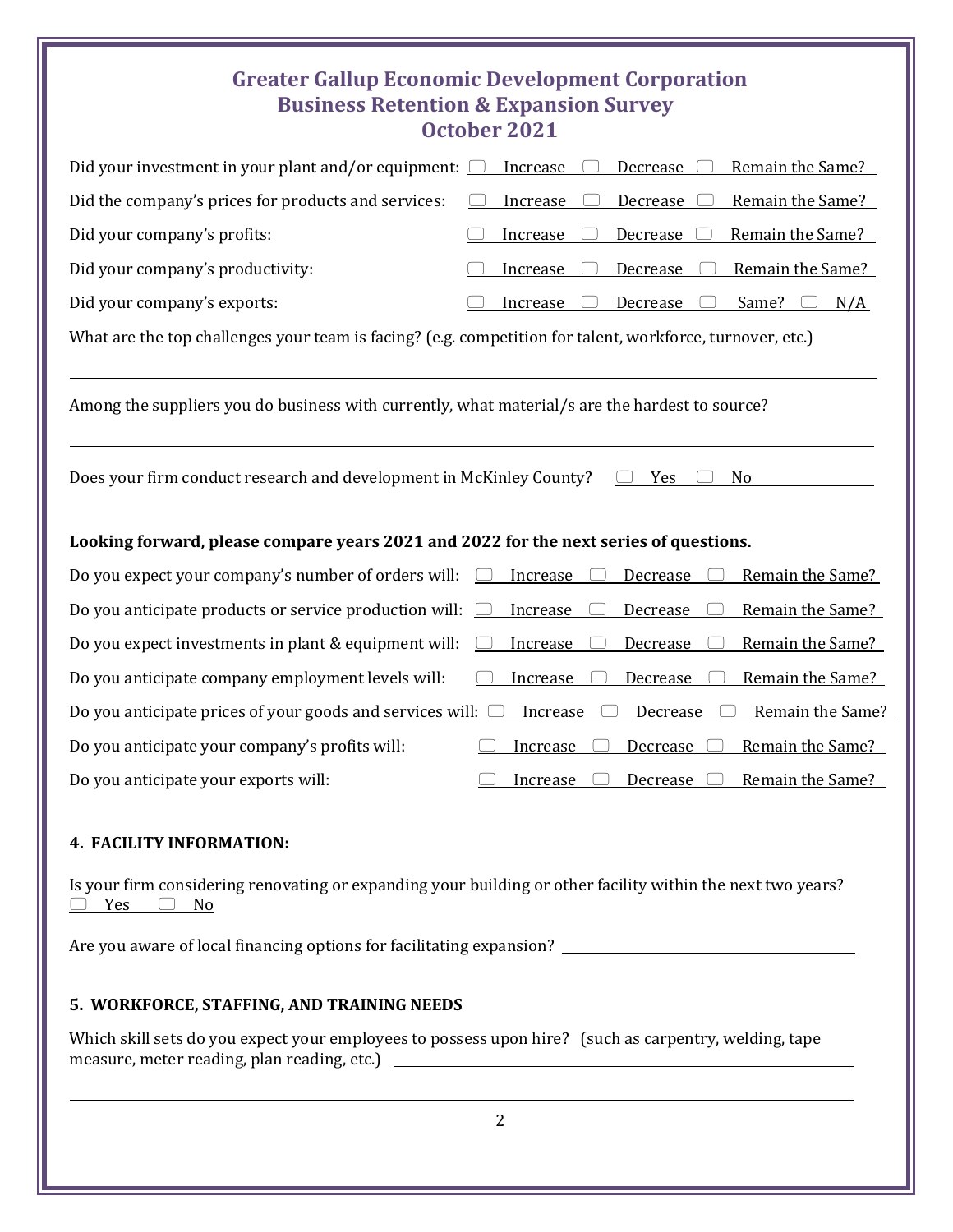#### **Greater Gallup Economic Development Corporation Business Retention & Expansion Survey**

| October 2021                                                                                                                                                                                                                                                                                                                                                                                                                                                     |
|------------------------------------------------------------------------------------------------------------------------------------------------------------------------------------------------------------------------------------------------------------------------------------------------------------------------------------------------------------------------------------------------------------------------------------------------------------------|
|                                                                                                                                                                                                                                                                                                                                                                                                                                                                  |
| Are you currently experiencing recruitment challenges? $\Box$ Yes $\Box$ No                                                                                                                                                                                                                                                                                                                                                                                      |
|                                                                                                                                                                                                                                                                                                                                                                                                                                                                  |
| Which industry certifications are most important to you? ________________________                                                                                                                                                                                                                                                                                                                                                                                |
|                                                                                                                                                                                                                                                                                                                                                                                                                                                                  |
| In which new specific job skills, equipment operations, techniques or processes do your existing workers<br>need additional training?                                                                                                                                                                                                                                                                                                                            |
| Do you prefer online or hands-on training? $\Box$ Online $\Box$ Hands-on                                                                                                                                                                                                                                                                                                                                                                                         |
| What impediments do you face to providing additional training?                                                                                                                                                                                                                                                                                                                                                                                                   |
| Are you aware of vocational trainings offered in the area? $\Box$ Yes $\Box$ No<br>Are you interested in direct "screened candidate" emails for your employment opportunities? $\Box$ Yes $\Box$<br>No<br>Would you participate in OJT if available? $\Box$ Yes $\Box$ No                                                                                                                                                                                        |
| Thinking about the next THREE YEARS, how does your company plan to deal with any vacancies left by<br>employee retirements? Please select all that apply: $\Box$ Fill the vacancies $\Box$ Not fill the vacancies<br>Not fill the vacancies, but add jobs elsewhere in the organization $\Box$ Partially fill the vacancies with<br>$part-time$ or temporary workers $\Box$ Partially fill the vacancies and add jobs elsewhere in the<br>organization Undecided |
| Does the firm expect any substantial reduction in employment at this location? How will this reduction be<br>accomplished (through layoffs or attrition)?                                                                                                                                                                                                                                                                                                        |
| Percentage of the workforce that is unionized, and union(s) representing those workers:                                                                                                                                                                                                                                                                                                                                                                          |
| Percentage of the firm's workforce that resides within McKinley County: ___________________________                                                                                                                                                                                                                                                                                                                                                              |
| What is your annual absentee rate? Does the company consider that to be a problem?                                                                                                                                                                                                                                                                                                                                                                               |
| <b>6. LOCAL CHAMPIONS FOR WORKFORCE DEVELOPMENT:</b>                                                                                                                                                                                                                                                                                                                                                                                                             |
|                                                                                                                                                                                                                                                                                                                                                                                                                                                                  |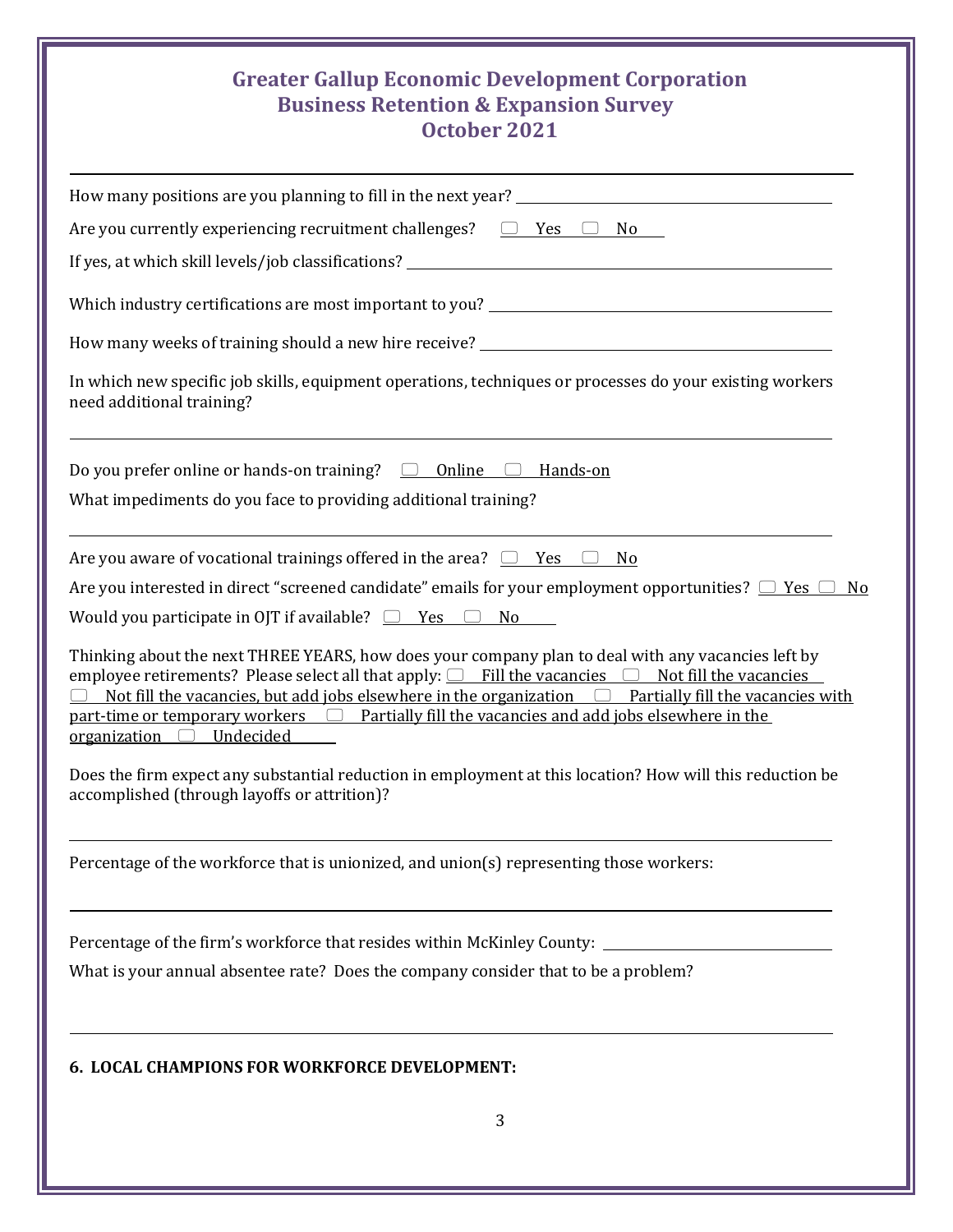#### **Greater Gallup Economic Development Corporation Business Retention & Expansion Survey October 2021**

Are you aware that GGEDC runs the Greater Gallup Industrial Workforce training program?

Would you be willing to hold open an entry level position for a graduate of the IWP program?

Would you be willing to serve on the GGIWP workforce board to advise on development of new vocational curriculum for McKinley County? \_\_\_\_\_\_\_\_ If yes, who in your company should be the point of contact?

Name & Title **Phone & email** 

#### **7. BUSINESS CLIMATE**

How would you rate the following business factors in the Greater Gallup area?

|                                      |           |      |      |      |           | Not        |
|--------------------------------------|-----------|------|------|------|-----------|------------|
|                                      | Excellent | Good | Fair | Poor | Very Poor | Applicable |
| Passenger Air Service                |           |      |      |      |           |            |
| Frequency of<br>$\bullet$<br>Flights |           |      |      |      |           |            |
| Direct Flights<br>$\bullet$          |           |      |      |      |           |            |
| <b>Destinations</b>                  |           |      |      |      |           |            |
| <b>General Business Climate</b>      |           |      |      |      |           |            |
| Cost of Living                       |           |      |      |      |           |            |
| Legislation (State)                  |           |      |      |      |           |            |
| Legislation (Local)                  |           |      |      |      |           |            |
| <b>Permitting Process</b>            |           |      |      |      |           |            |
| Quality of Place                     |           |      |      |      |           |            |
| Roads                                |           |      |      |      |           |            |
| Traffic                              |           |      |      |      |           |            |
| <b>Utility Cost (internet</b>        |           |      |      |      |           |            |
| /telecom/Fiber)                      |           |      |      |      |           |            |
| <b>Utility Cost (Power)</b>          |           |      |      |      |           |            |
| <b>Utility Cost (Water)</b>          |           |      |      |      |           |            |
| Zoning/Development                   |           |      |      |      |           |            |
| Services                             |           |      |      |      |           |            |
| Other (Specify):                     |           |      |      |      |           |            |

If the firm were making a site location decision today, would it select the present community?

Why/why not?

**8. FINAL COMMENTS:**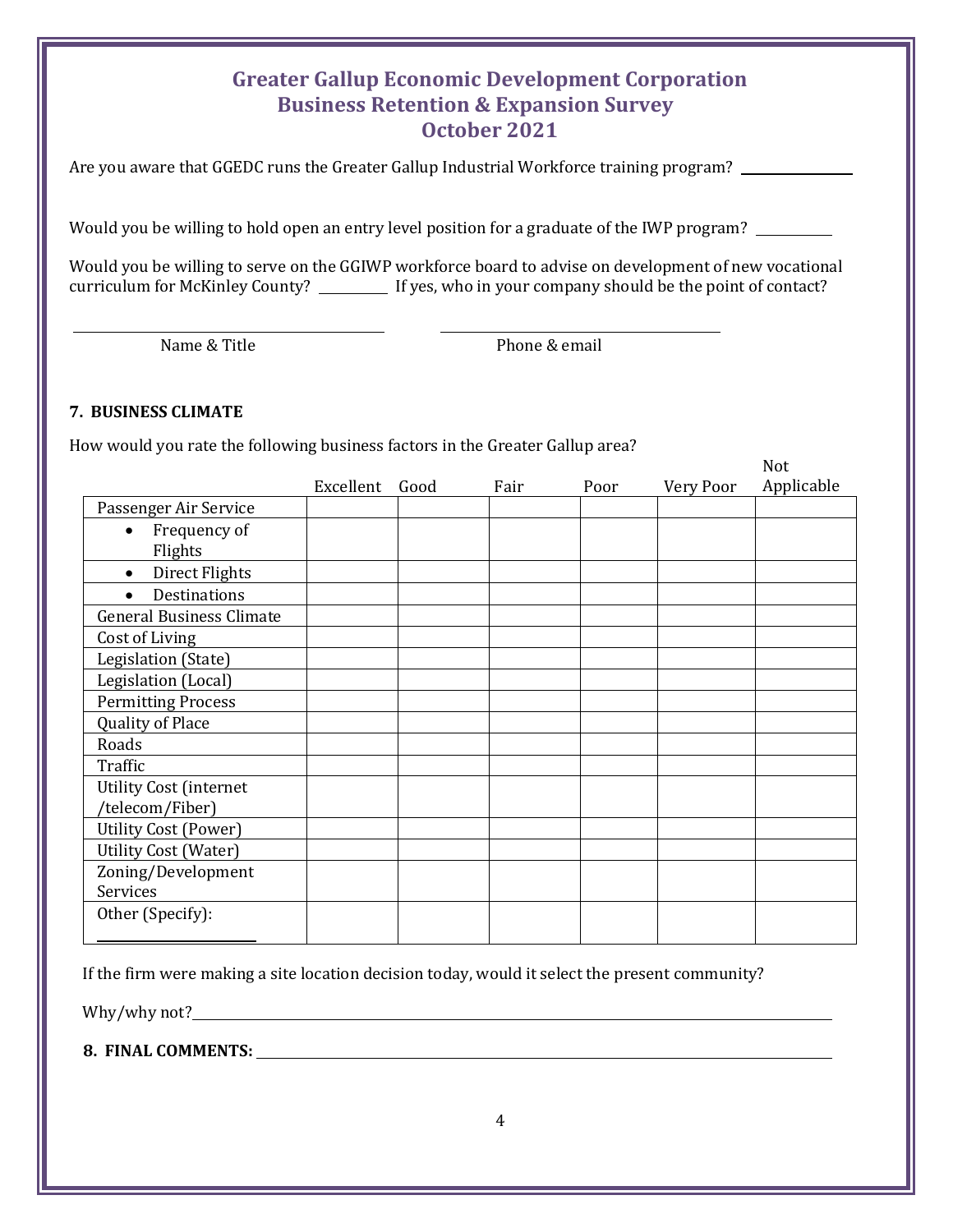

#### **Greater Gallup Economic Development Corporation Annual Business Retention & Expansion Survey Questionnaire**

Return Survey to: [Teresa@Gallupedc.com](mailto:Teresa@Gallupedc.com)

1. How many employees are currently employed at your organization?

- a) Full-time:
- b) Part-time:  $\qquad \qquad$
- c) Contractors: \_\_\_\_\_\_\_\_\_\_\_\_\_\_\_\_\_\_\_

2. Regarding employment at your organization, during the last 12 months:

- 1. How many employees retired?
- 2. How many employees were hired?
- 3. Of those, how many were hired since November 2020?
- 3. Which are your highest in-demand occupations?

| <b>Degreed</b>                                           | Non-degreed/Trades                     |
|----------------------------------------------------------|----------------------------------------|
| <u> 1980 - Johann John Stone, mars eta biztanleria (</u> | <u> 1980 - Andrea Albert III, poet</u> |
|                                                          |                                        |
|                                                          | 3                                      |

\_\_\_\_\_\_\_\_\_\_\_\_\_\_\_\_\_\_\_\_\_\_\_\_\_\_\_\_\_\_\_\_\_\_\_\_\_\_\_\_\_\_\_\_\_\_\_\_\_\_\_\_\_\_\_\_\_\_\_\_\_\_\_\_\_\_

\_\_\_\_\_\_\_\_\_\_\_\_\_\_\_\_\_\_\_\_\_\_\_\_\_\_\_\_\_\_\_\_\_\_\_\_\_\_\_\_\_\_\_\_\_\_\_\_\_\_\_\_\_\_\_\_\_\_\_\_\_\_\_\_\_\_

4. Where do you advertise available positions?

- 5. With respect to community development, what do you see as:
	- a) The biggest strength for workforce attraction:
	- b) The biggest issue for workforce retention: